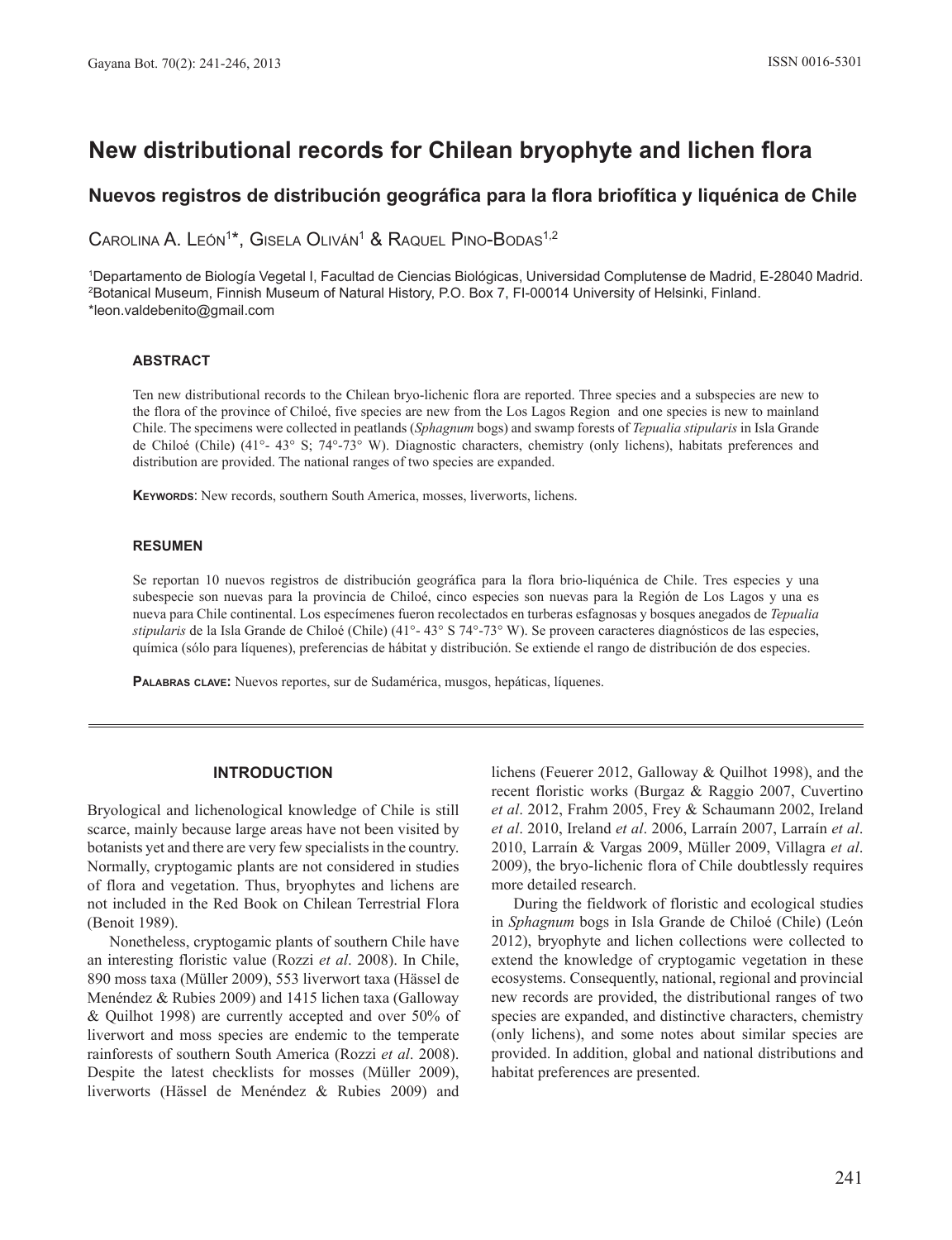## **MATERIALS AND METHODS**

This study is based on 18 specimens collected in 2009, 2010 and 2011, during field expeditions by the authors.

The study area is situated in the Isla Grande de Chiloé, X Region-Chile (42°-43° S and 73°-75° W). The Chiloé climate is wet temperate with strong oceanic influence (Di Castri & Hajek 1976) and an annual rainfall between 1,900 and 2,300 mm (CONAF 2009), that reaches 5,000 – 6,000 mm in some areas (Pérez *et al*. 2003). The mean summer temperature is 10.2º C and the mean winter temperature is 6.2º C (Pérez *et al*. 2003). The material was collected in Ancud, Dalcahue and Chonchi Communes.

Voucher specimens are deposited in MACB and CONC herbaria.

Specimens were carefully determined from morphological characters (macroscopic and microscopic) and their characteristics were compared with descriptions in the literature, type specimens or other herbarium specimens.

For lichens, chemical characters were also studied. The secondary metabolites were identified by thin layer chromatography (TLC) following the protocol of White & James (1985), using the solvents A, B and C.

## **RESULTS**

One species (*Chiloscyphus breutelii* (Gott.) Engel & Schust.) is new to mainland Chile. Five species are reported for the first time from Los Lagos Region, *Pohlia nutans* (Hedw.) Lindb., *Leptobryum pyriforme* (Hedw.) Wilson, *Lepidozia fuegiensis* Stephani, *Cladonia cenotea* (Ach.) Schaer. and *Cladonia bellidiflora* (Ach.) Schaer. Furthermore, three species, *Conostomum pentastichum* (Brid.) Lindb., *Riccardia alcicornis* (Hook. f. & Tayl.) Trev. and *Cladonia mitis* Sandst. and a subspecies, *Cladonia gracilis* subsp. *elongata* (Wulfen) Vain are new to the flora of Chiloé Province.

One asterisk (\*) represents species reported as new to the province of Chiloé; two (\*\*), species new to Los Lagos Region; and three (\*\*\*) species new to Chile.

#### **MOSSES**

**BARTRAMIACEAE** 

*\*Conostomum pentastichum* (Brid.) Lindb., Öfvers. Förh. Kongl. Svenska Vetensk.-Akad. 20: 392. 1863.

CHILE, Región de Los Lagos, Chiloé, Ancud, sector Pumanzano, turbera antropogénica (pomponal), 41º58'15.1''S; 73º37'58.1''W, 92 m, 02-II-2009, C. León & A. Benítez 102972 (MACB).

This circumsubantarctic species has been reported in

West & South Patagonia, Tierra del Fuego, Falkland Islands, South Georgia Island, Kerguelen, Tasmania, Auckland Islands, Campbell Islands and New Zealand (Seki 1974). In Chile, it is known from Araucanía Region to Magallanes Region (Müller 2009). In Los Lagos Region it was only known from Antillanca locality, Province of Osorno (Deguchi 1991). This is a new record from Chiloé Province.

This species was collected on peatland soil, mixed with *Isotachis madida* (Hook. f. & Taylor) Mitt., at the edge of a bog.

*C. pentastichum* can be easily recognized by leaves clearly 5-ranked; costa excurrent; apical leaf cells thickened and with thick mamillae in the distal angles; capsule subglobose.

DESCRIPTION AND ILLUSTRATION: Matteri (1985).

#### **BRYACEAE**

*\*\*Leptobryum pyriforme* (Hedw.) Wilson, Bryol. Brit. 219. 1855.

CHILE, Región de Los Lagos, Chiloé, Dalcahue, Laguna Los Caulles, turbera de origen glaciar, 42º 13'25.2''S 73º32'52.9''W, 153 m, 12-IV-2011, C. León, G. Oliván & A. Benítez 102973 (MACB).

*L. pyriforme* has a cosmopolitan distribution and it is known from the Coquimbo Region to the Magallanes Region, in 12 localities according to Müller (2009). However, it had not been registered in Los Lagos Region until now, being this the first record.

Specimens were found growing in peatland soil, on peat and remains of campfires.

This species is distinguished by its capsule being clearly pyriform, light brown; setae 0.8 to 3.5 cm long, reddish; leaves long and narrow, yellow-green and costa percurrent.

DESCRIPTION AND ILLUSTRATION: Smith (2004), Ochyra *et al*. (2008) and Porley (2008).

*\*\*Pohlia nutans* (Hedw.) Lindb., Musci Scand. 18. 1879.

CHILE, Región de Los Lagos, Chiloé, Ancud, Estación Biológica Senda Darwin, turbera antropogénica (pomponal), 41º52'47,0''S 73º40'07,9''W, 24 m, 30-I-2009, C. León & A. Benítez 101577 (MACB). sector Lecam, turbera antropogénica, 41°56'22.80''S 73°34'31.75''W, 60 m, 31- I-2009, C. León & A. Benítez 101578 (MACB).

*P. nutans* is considered a bipolar species (Seki 1974). In Chile, it has been recorded from the Biobío Region to the Magallanes Region (Müller 2009). However, it had not been registered in Los Lagos Region, being this its first record for the region.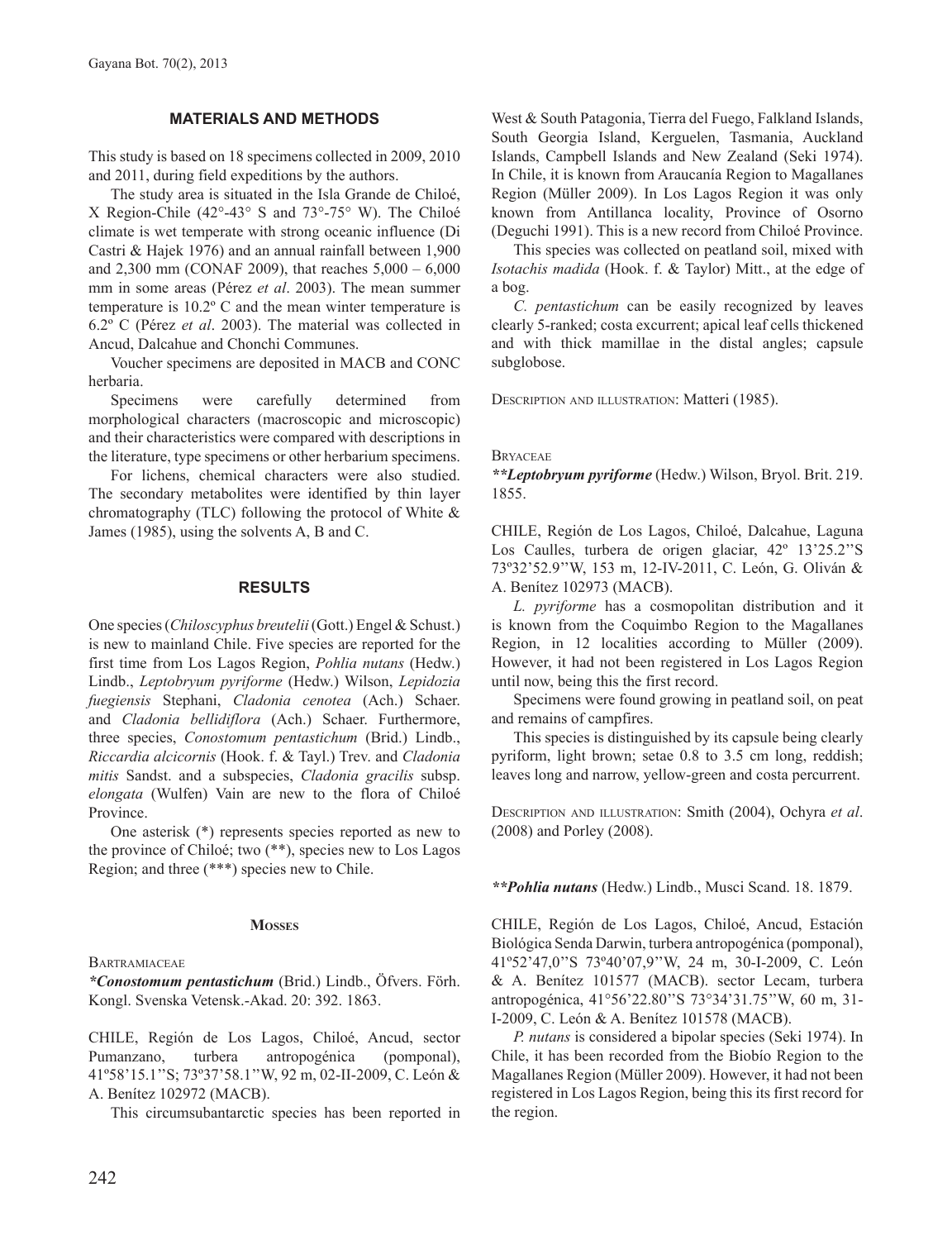The plants were found growing on peatland soil, mixed with *Sphagnum magellanicum*.

According to Shaw (1983) and Suárez (2008), this species is highly variable in size and morphology. Nevertheless, the collected material is distinguished by oval-lanceolate leaves with serrate margin near to the apex, costa percurrent; capsule red-orange with distinct neck; endostome segments broadly perforate along the keels; cilia long; axillary gemmae lacking.

DESCRIPTION AND ILLUSTRATION: Shaw (1983) and Suárez (2008).

## **LIVERWORTS**

LOPHOCOLEACEAE

*\*\*\*Chiloscyphus breutelii* (Gott.) Engel & Schust., Nova Hedwigia 39: 412. 1984[1985].

CHILE, Región de Los Lagos Chiloé, Chonchi, Parque Nacional Chiloé, bosque de *Tepualia stipularis*, 42º37'02.9''S 74º06'07.3''W, 153 m, 04-IV-2010, C. León, G. Oliván & A. Benítez 102970 (MACB).

This species is widely distributed in tropical and subtropical areas of South America (Gradstein & Pinheiro da Costa 2003). In Chile, it was only cited by Fulford (1976) as *Lophocolea trapezoides* Mont. from the north of the country, although without naming the exact locality. The occurrence in Chile could now be confirmed.

The plants were found growing on forest soil, among other bryophytes.

Distinctive characters include: leaves rectangular or orbicular; scarcely decurrent, margin with 4 to 6 long slender cilia; underleaves connate with both row of leaves, wing narrow or scarcely developed.

*Chiloscyphus quadridentata* is very similar to *C. breutelii* but has leaves with only 3(-4) cilia (Gradstein & Pinheiro da Costa 2003).

DESCRIPTION AND ILLUSTRATION: Fulford (1976) and Gradstein & Pinheiro da Costa (2003).

#### **LEPIDOZIACEAE**

*\*\*Lepidozia fuegiensis* Stephani, Kongl. Svenska Vetensk. Acad. Handl., n.s. 46(9): 63. f. 24: f-g. 1911.

CHILE, Región de Los Lagos, Chiloé, Ancud, Estación Biológica Senda Darwin, bosque de *Tepualia stipularis*, 41º52'47.0''S 73º40'07.9''W, 24 m, 27-III-2010, C. León, G. Oliván & A. Benítez 102969 (MACB).

*Lepidozia fuegiensis* is endemic to southern South America. Up to now this species was reported from relict temperate forest of Fray Jorge, located in Coquimbo Region

(Villagrán *et al*. 2004). Also, it was reported from Aysén to Magallanes Region (Hässel de Menéndez & Rubies 2009). Thus, an extensive distributional gap between the Mediterranean and Valdivian ecoregion was observed. This is the first record for Los Lagos Region and the occurrence in the Valdivian rainforest ecoregion can now be confirmed.

The specimen was collected on forest soil, among other bryophytes.

The most important diagnostic characters are: small plants, 0.5-1.5 cm wide, bipinnate; leaves subquadrate to rectangular, segments in conspicuous pairs, incurved, triangular from 2 to 6 cells.

DESCRIPTION AND ILLUSTRATION: Fulford (1966) and Engel (1978).

#### **ANEURACEAE**

*\*Riccardia alcicornis* (Hook. f. & Tayl.) Trev., Mem. Reale Ist. Lombardo Sci., Ser. 3, Cl. Sci. Mat. 4: 431. 1877.

CHILE, Región de Los Lagos, Chiloé, Ancud, desembocadura Río Chepu, turbera antropogénica (pomponal); 42º03'10.8''S 73º59'56.8''W, 5 m, 29-III-2010, C. León, G. Oliván & A. Benítez 102971 (MACB).

*R. alcicornis* is endemic to southern South America. In Chile, it has been registered in Valdivian, Nordpatagonic and Subantarctic ecoregions (Villagrán *et al*. 2005), from 10 Provinces. In Los Lagos Region is only known from two Provinces, Osorno and Llanquihue (Hässel de Menéndez & Rubies 2009). This is the first report from Province of Chiloé.

Specimens were found growing on peatland soil, mixed together with *Sphagnum magellanicum* 

This species is distinguished by its filamentous thallus, pinnate or bipinnate, wide 1 to 2.5 times the thickness; small cells with thickened walls and dorsal papillae.

DESCRIPTION AND ILLUSTRATION: Hässel de Menéndez (1972)

#### **LICHENS CLADONIACEAE**

*\*\*Cladonia bellidiflora* (Ach.) Schaer., Lich. Helv. Spicil. 1(1): 21. 1823.

CHILE, Región de Los Lagos, Chiloé, Ancud, Estación Biológica Senda Darwin, turbera antropogénica (pomponal), 41º52'47.0''S 73º40'07.9'' W, 27-III-2010, G. Oliván, C. León, & A. Benítez 102965 (MACB). Dalcahue, Laguna Los Caulles, turbera de origen glaciar, 42º13'25.2''S 73º32'52.9''W, 153 m, 12-IV-2011, G. Oliván, C. León & A. Benítez 102966 (MACB).

This species has a bipolar distribution (Burgaz & Raggio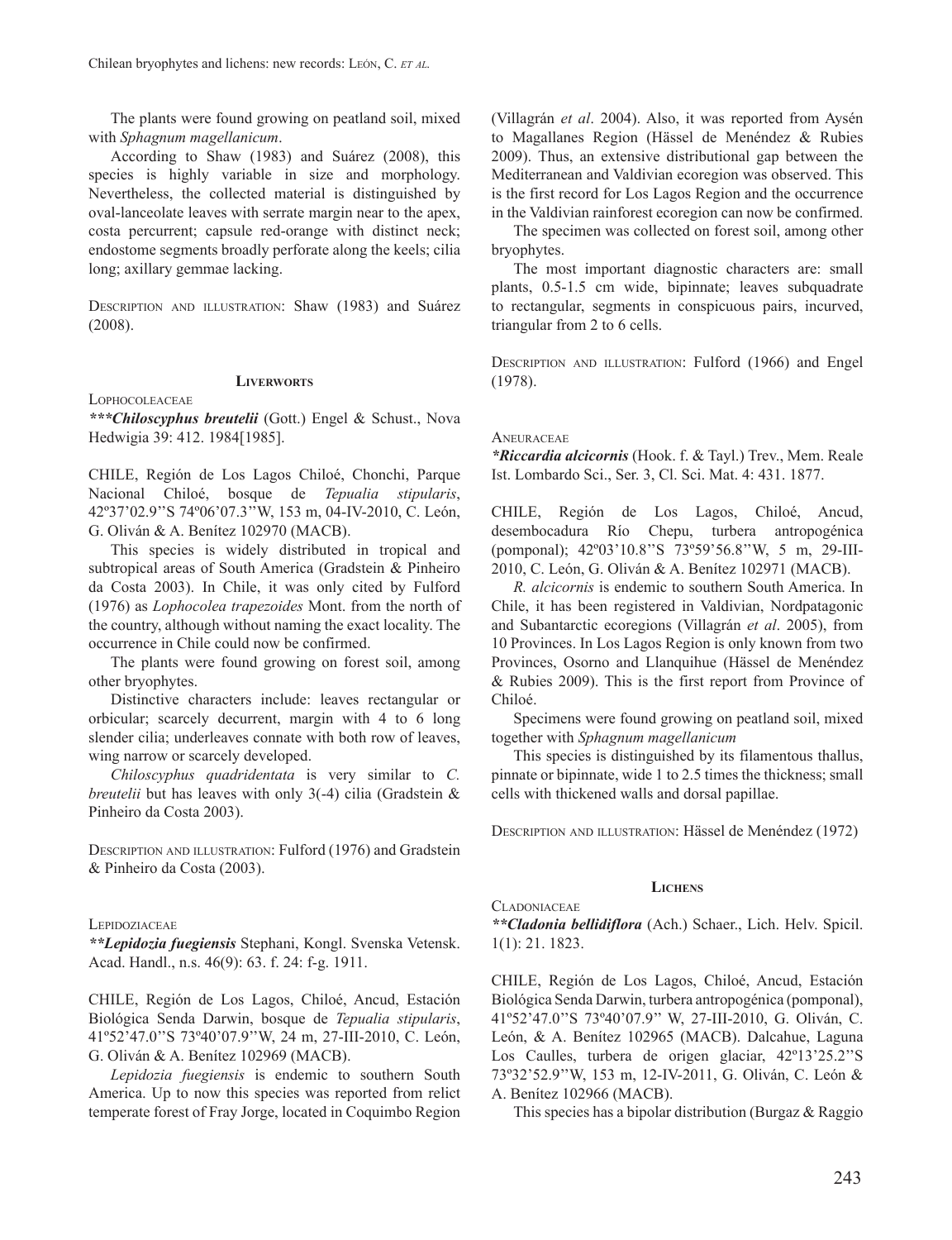2007). In Chile, the species has been registered only in Aysén and Magallanes Regions, in four Provinces (Stenroos 1995). This is the first report from Los Lagos. Thus, this record extends the northern distributional range of the species in Chile.

The specimens were found growing on rotting wood and peat, at the edge of a bog.

This species is very variable, but it can be distinguished from others species by the red hymenial discs; simple to slightly branched podetia; surface of podetia discontinuously corticate and densely squamulose.

DESCRIPTION AND ILLUSTRATION: Stenroos & Ahti (1990), Stenroos *et al*. (1992) and Stenroos (1995).

CHEMISTRY:  $P +$  yellow or red,  $K - o K +$  yellow, C-; thamnolic acid. Four chemotypes were reported from Magallanes Region: I) fumarprotocetraric acid complex; II) fumarprotocetraric acid complex and usnic acid; III) usnic, thamnolic and fumarprotocetraric acid complex; IV) thamnolic acid (Burgaz & Raggio 2007). The Chiloé collections contain the chemotype IV.

*\*\*Cladonia cenotea* (Ach.) Schaer., Lich. Helv. Spicil. 1(1): 35. 1823.

CHILE, Región de Los Lagos, Chiloé, Dalcahue, Laguna Los Caulles, turbera de origen glaciar; 42º13'25.2''S 73º32'52.9''W, 153 m, 12-IV-2011, G. Oliván, C. León, & A. Benítez 102968 (MACB).

*C. cenotea* has a bipolar distribution (Stenroos & Ahti 1990). It has been recorded in Chile only in Magallanes, Tierra del Fuego and Antártica Chilena Provinces (Stenroos 1995)*.*This is the first record for Los Lagos region and Chiloé. This record extends its northern distribution range in Chile. The distributional gap that occurs between Chiloé and Magallanes could be explained by the few bryological collections made in Aysén Region.

Specimens were found growing in peatland soil, on oxidized peat.

It is distinguished by its simple or sparsely branched podetia, apices always open forming scyphoid structures and podetial surface with farinose soredia.

DESCRIPTION AND ILLUSTRATION: Stenroos & Ahti (1990), Stenroos *et al*. (1992) and Stenroos (1995).

CHEMISTRY: P- o P + yellow, K- or K + yellow, C-; thamnolic acid. There is other chemotype containing squamatic acid that is the commonest in northern hemisphere, in Europe and North America (Burgaz & Ahti 2009, Hammer 1995, James 2009, Piercey-Normore 2006). Nevertheless, thamnolic acid is more common in South America (Stenroos *et al*.

1992). The material of Chiloé contains thamnolic acid, as in Tierra del Fuego.

*\*Cladonia gracilis* subsp. *elongata* (Wulfen) Vain, Acta Soc. Fauna Flora Fenn. 53(1): 92. 1922.

CHILE, Región de Los Lagos, Chiloé, Ancud, Estación Biológica Senda Darwin, turbera antropogénica (pomponal), 41º52'47.0''S 73º40'07.9''W, 24 m, 30-I-2009, C. León & A. Benítez 102961 (MACB). Desembocadura Río Chepu, turbera antropogénica (pomponal), 42º03'10.8''S 73º59'56.8''W, 5 m, 29-III-2010, C. León, G. Oliván & A. Benítez 102958 (MACB). Sector Pumanzano, turbera antropogénica (pomponal), 41º58'15.1''S 73º37'58.1''W, 92 m, 02-II-2009, C. León & A. Benítez 102963 (MACB). Dalcahue, Predio Municipal Teguel, turbera antropogénica (pomponal), 42º20'43.8''S 73º38'17.5''W, 167 m, 01-IV-2010, C. León, G. Oliván & A. Benítez 102959 (MACB). Chonchi, Sector Púlpito, turbera de origen glaciar, 42º45'24.6''S 73º47'06.6''W, 110 m, 03-II-2009, C. León & A. Benítez 102960 (MACB), 03-IV-2010, C. León, G. Oliván & A. Benítez 102962 (MACB).

*Cladonia gracilis* subsp. *elongata* is a taxon with bipolar distribution (Stenroos *et al*. 1992). In Chile, it has been recorded from Los Lagos Region to Magallanes. In addition, it has been found in the Juan Fernández Archipelago (Stenroos 1995). In Los Lagos Region, it is only known from Osorno Province. This is the first record for Chiloé Province.

Specimens were found growing in peatland soil, on oxidized peat.

It is distinguished by podetia simple to slightly branched, subulate or with narrow scyphi, with marginal proliferations.

DESCRIPTION AND ILLUSTRATION: Stenroos & Ahti (1990), Stenroos *et al*. (1992) and Stenroos (1995).

CHEMISTRY:  $P$  + red, K- o K + yellow, C-; fumarprotocetraric acid complex and atranorin. The magellanic material contains fumarprotocetraric acid complex, quaesitic acid and atranorin (rare) (Burgaz & Raggio 2007). While in Chiloé material quaesitic acid is lacking.

*\*Cladonia mitis* Sandst., Sandstede: Clad. Exs. 55. 1918.

CHILE, Región de Los Lagos, Chiloé, Dalcahue, Predio Municipal Teguel, turbera antropogénica (pomponal), 42º20'43.8'' S 73º38'17.5'' W, 167 m, 01-IV-2010, C. León, G. Oliván & A. Benítez 102964 (MACB). Ancud, sector Cogomó junto al Río Negro, turbera de origen glaciar, 41º58'31.5''S 73º43'58.5''W, 15 m, 01-II-2009, C. León & A. Benítez 102967 (MACB).

*C. mitis* is considered a bipolar species. In Chile, this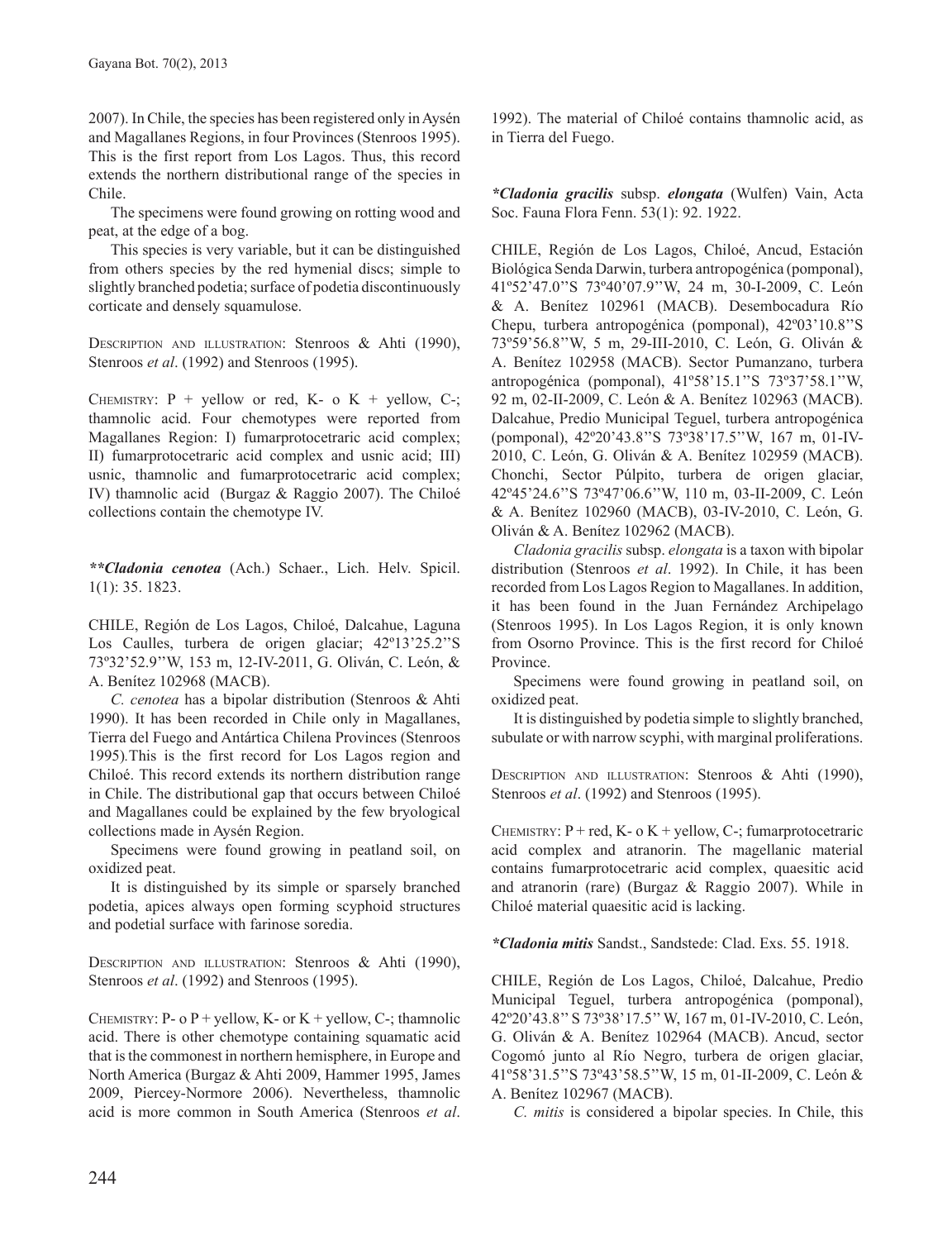species has been recorded from Biobío to Magallanes Region. In Los Lagos Region it is known only from two Provinces, Osorno and Llanquihue (Stenroos 1995). This is the first record from the Province of Chiloé.

The specimen was found growing in peatland soil, on *Sphagnum magellanicum*.

Distinctive characters of the species include: podetia whitish, richly branched, branching anisotomic, mainly trichotomous and tetrachotomous.

DESCRIPTION AND ILLUSTRATION: Stenroos *et al*. (1992) and Stenroos (1995).

CHEMISTRY: P-, K-, C-; usnic acid. The Fuegian material (Stenroos *et al*. 1992) and specimens from Isla Navarino (Burgaz & Raggio 2007) contain usnic, rangiformic, norrangiformic and isousnic acids. Nevertheless, a chemotype containing only the usnic acid was found in Chiloé. *C. mitis* is very similar to *C. arbuscula*, but fumarprotocetraric acid complex is lacking (Stenroos *et al*. 1992) and chemical tests are necessary for an accurate determination.

#### **CONCLUSION**

The biodiversity of peatlands has erroneously been considered uniform and uninteresting. Our floristic and ecological studies in *Sphagnum* bogs in Chiloé have provided ten new records for Chilean bryolichenic flora. Most species reported in this research are bipolar or cosmopolitan. Nevertheless, two of the species studied are endemic of temperate rainforest of southern South America and two of the species reported extend their known distribution range northwards.

Our contribution highlights the importance of peatlands for flora conservation, and the need to improve the knowledge of bryolichenic flora of these ecosystems in Chile in order to create conservation policies.

#### **ACKNOWLEDGEMENTS**

This research was supported by AECID A/025081/2009, Cooperación al Desarrollo UCM 4138114 and AECID A/030011/2011 grants. We are very grateful to Alfonso Benítez-Mora for his field assistance. We thank Elena Araujo for her help with TLC. C. A. León acknowledges the support from a doctoral fellowship provided by CONICYT-Gobierno de Chile. We also thank Reinaldo Vargas y Juan Larraín for their comments and suggestions on the manuscript.

This is a contribution to the Research Program of LTSER-Chile network at Senda Darwin Biological Station, Chiloé, Chile.

### **BIBLIOGRAPHY**

- BENOIT, I. 1989. Libro rojo de la flora terrestre de Chile. Santiago, Chile: Corporación Nacional Forestal. Impresora Creces Ltd. 157 pp.
- BURGAZ, A. R. & T. AHTI. 2009. Cladoniaceae. Madrid: Sociedad Española de Liquenología. 111 pp.
- BURGAZ, A. R. & J. RAGGIO. 2007. The Cladoniaceae in the Navarino Island (Prov. Antártica Chilena, Chile). Mycotaxon 99: 103-116.
- CONAF. 2009. Plan de Acción Provincial Chiloé Plan de Gestión Territorial. Oficina Provincial Chiloé - Corporación Nacional Forestal. 49 pp.
- CUVERTINO, J., V. ARDILES, F. OSORIO & X. ROMERO. 2012. New records and additions to the Chilean bryophyte flora. Ciencia e Investigación Agraria 39(2): 245-254.
- DEGUCHI, H. 1991. A list of moss collections made during the Expeditions to Chile in 1981 and 1987 (1). Bulletin of the National Science Museum, Tokyo, Series B, Botany 17 (1): 15-34.
- DI CASTRI, F. & E. R. HAJEK. 1976. Bioclimatología de Chile. Santiago, Chile: Editorial Universidad Católica de Chile. 128 pp.
- ENGEL, J. J. 1978. A taxonomic and phytogeographic study of Brunswick Peninsula (Strait of Magellan) Hepaticae and Anthocerotae Fieldiana: Botany 41(i–viii): 1-319.
- FEUERER, T. 2012. Checklist of lichens and lichenicolous fungi of Chile. http://www.biologie.uni-hamburg.de/checklists/ south-america/chile\_l.htm. Viewed: January 12, 2012.
- FRAHM, J. P. 2005. A contribution to the *Campylopus* flora of Chile. Tropical Bryology 26: 39-43.
- FREY, W. & F. SCHAUMANN. 2002. Records of rare southern South American bryophytes - Studies in austral temperate rain forest bryophytes 18. Nova Hedwigia 74(3-4): 533-543.
- FULFORD, M. H. 1966. Manual of the leafy Hepaticae of Latin America Part II. Memoirs of the New York Botanical Garden 11: 173-276.
- FULFORD, M. H. 1976. Manual of the leafy Hepaticae of Latin America Part IV. Memoirs of the New York Botanical Garden 11: 393-535.
- GALLOWAY, D. J. & W. QUILHOT. 1998. Checklist of Chilean lichenforming and lichenicolous fungi. Gayana Botánica 55: 111-185.
- GRADSTEIN, S. R. & D. PINHEIRO DA COSTA, 2003. The Hepaticae and Anthocerotae of Brazil. Memoirs of the New York Botanical Garden 87: 1-318.
- HAMMER, S. 1995. A synopsis of the genus *Cladonia* in the northwestern United States. Bryologist 98: 1-28.
- HÄSSEL DE MENÉNDEZ, G. 1972. Revisión taxonómica del género *Riccardia* (especies andinopatagónicas y subantarcticas incluyendo las Islas Juan Fernández, Malvinas y Georgias del Sur). Revista Museo Argentino de Ciencias Naturales "Bernardino Rivadavia" 4(1): 1-242.
- HÄSSEL DE MENÉNDEZ, G. & M. RUBIES. 2009. Catalogue of the Marchantiophyta and Anthocerotophyta from Chile, Argentina and Uruguay. Nova Hedwigia 134: 1-672.
- IRELAND, R., G. BELLOLIO, J. LARRAÍN & R. RODRÍGUEZ. 2010. Studies on the moss flora of the Bío-Bío Region of Chile: Part 2. Tropical Bryology 32: 39-44.
- IRELAND, R., G. BELLOLIO, R. RODRÍGUEZ & J. LARRAÍN. 2006.